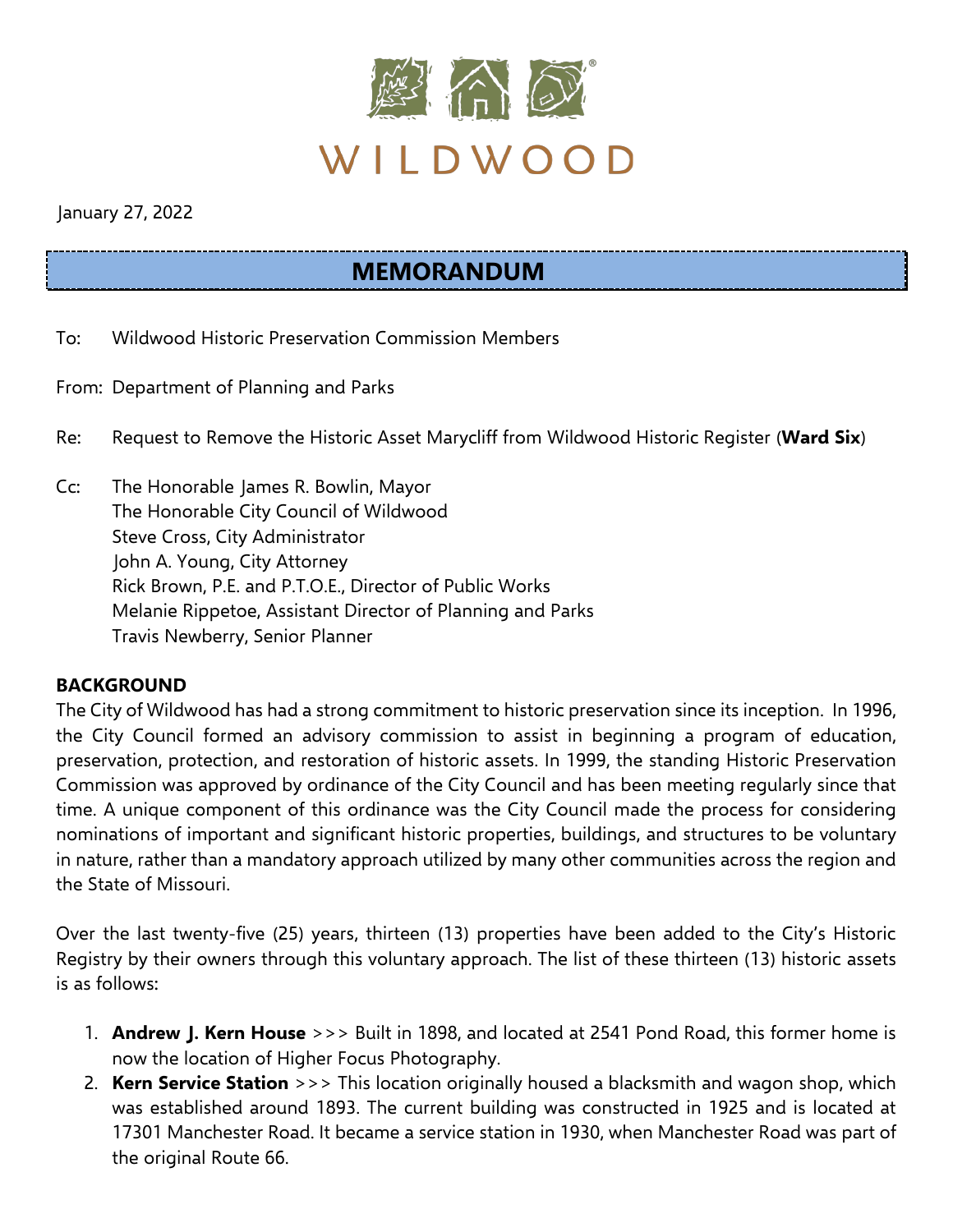- 3. **Glencoe School - Post Office** >>> Built around 1871, this building was the Glencoe School. The building then became the Glencoe Post Office, which operated there until 1991. Since that time, the property has been a private residence. It is located on the corner of Old State Road and Rue de LaSalle.
- 4. **Jaeger Farm Log Cabin** >>> Private log cabin built in 1890.
- 5. **St. Onge - Gimble Log Cabin** >>> Private log cabin built in 1873.
- 6. **Stovall's Grove** >>> Built in 1935, Stovall's Grove has been a dance hall and tavern for many years. The property is located at 18720 Stovall Lane.
- 7. **Annie Rickard House** >>> A private residence constructed in 1941 on Manchester Road.
- 8. **Hencken Place (Wildwood Historical Society)** >>> Originally, a house constructed in 1852, with several outbuildings. The property became a toy factory and store, and today is the home of the Wildwood Historical Society. The property is located at 18750 Highway 100.
- 9. **Old Pond School** >>> One-room schoolhouse constructed in 1914, acquired by the City in 2001, with its restoration completed in 2006. This property is located at 17123 Manchester Road.
- 10. **Ben Baumer House** >>> Private residence constructed in 1891.
- 11. **Second John E. Schnarr House** >>> Historic building on Historic Route 66 that is located at 16941 Manchester Road. It was built in 1929.
- 12. **The Cottage in Wildwood - Dingley Bungalow** >>> Historic dwelling, built in 1918 and located at 2550 Eatherton Road, which was home to Harold & Eunice Koch until 1956.
- 13. **Marycliff** >>> Historic building built in 1905 as the summer home of The Carr Family. Currently, a family retreat lodge owned by the Marianists.

Each of these properties have a site-specific, designating ordinance that stipulates the requirements an owner must consider relative to the asset and its use and/or any alterations or changes. These ordinances also set parameters for a number of other items as well, which, if considered or requested, initiates a Certificate of Appropriateness process. This process is intended to ensure that, if the property owner initiates a request to alter a registry asset, the changes do not necessarily cause it to lose its character and role in the community where it is located. With a project submitted, the Historic Preservation Commission is required to review it relative to the ordinance that placed it on the register and ensure it complies therein. The review uses generally accepted standards of the U.S. Department of Interior – National Park Service for the particular nature of the project to preserve the integrity of the asset. These standards are also included in the designating ordinance.

While designation to the Wildwood Historic Register does initiate an additional layer of review, when alterations or changes are proposed, it also allows property owners the opportunity to utilize their buildings, structures, or areas to a greater extent possible than normally allowed under their current Master Plan land use category or zoning district designation, as an incentive for their preservation, protection, or adaptive reuse. This flexibility is achieved through the Historic Fifth Land Use Category that is part of the City's Master Plan. Future use of a historic property or area is premised on the surrounding land use pattern, access, utility service, and the sites' natural features, while providing a true community benefit.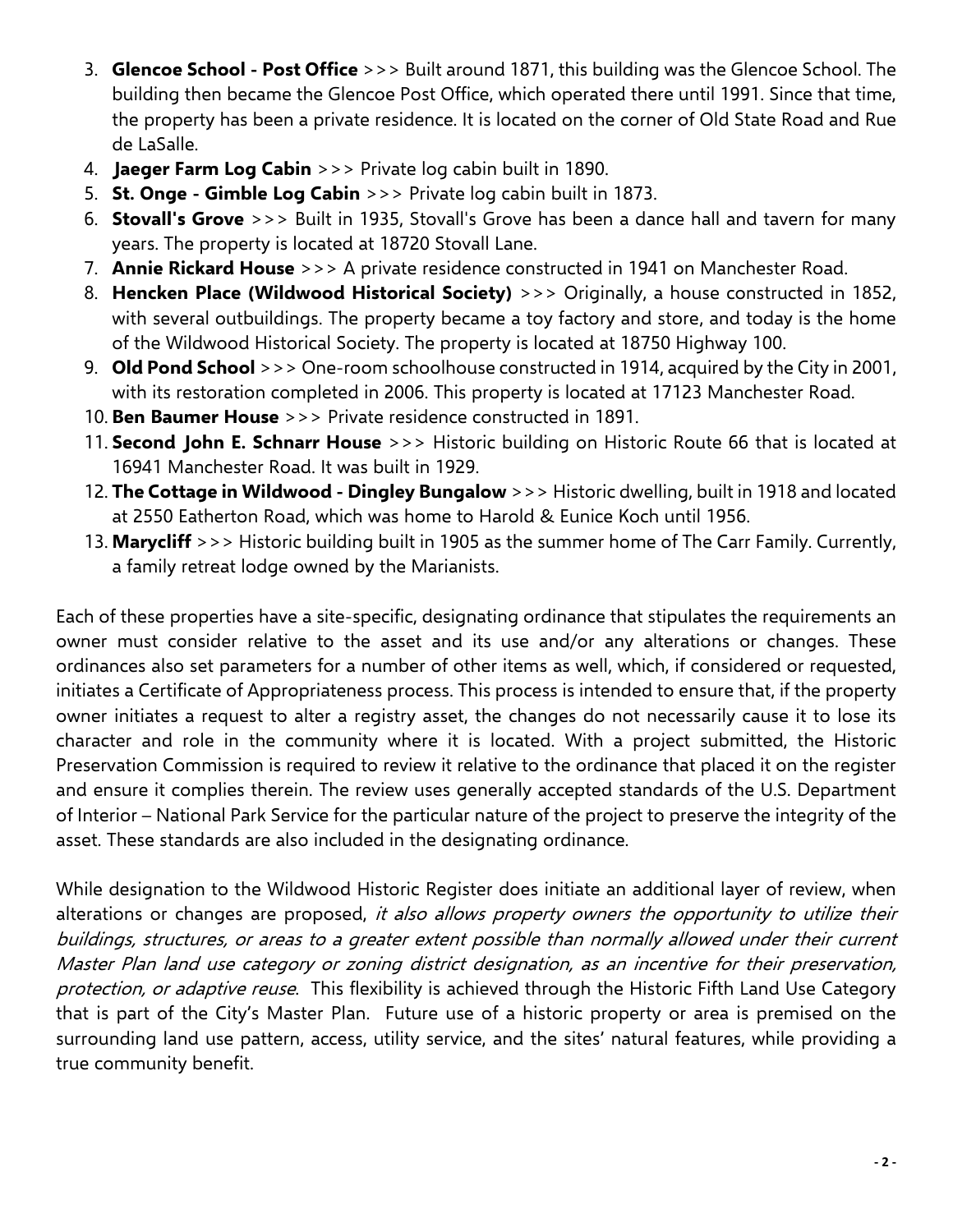#### **REQUEST**

The petitioner, **The Marianist Province of the U.S., c/o Merle Wilberding and Chris Conard**, has submitted a request to the Historic Preservation Commission to remove the historic asset of Marycliff Residence (formerly Woodcliff), a family retreat lodge located at 4000 State Route 109, from the City's Historic Register (Ordinance #2475) (see attached background materials related to its designation). The petitioner has informed the Commission the original plans to renovate and preserve Marycliff are no longer feasible. During the Public Hearing before the Commission on December 2, 2021, the petitioner's presenters noted that no final plans were in-place for the property, and a comprehensive plan was being discussed for the facility in a conversation that continues to be on-going. It was indicated by the presenters that a final decision on the property would consider its historical significance to the community, as well as its natural features.

The owners, in this instance, are entitled to remove the property from the list, given the designation was not in conjunction with a historic zoning district or overlay, nor did it include the granting of economic or regulatory incentives.

#### **HISTORY OF THE ASSET:**

The history of this property is intertwined with its surroundings, which is the Historic Glencoe Area and the Meramec River Valley. The community of Glencoe has a long history, first as a location where Native Americans camped and used this area as a river crossing for their migratory way of life, followed by the trappers and other adventurers. Thereafter, the area was discovered by business interests and became a center for lumber production and stone mining. These industries ultimately led to the extension of the railroad line from the St. Louis Area to Glencoe and beyond. The advent of the railroad brought many changes to the area, which included the wealthy residents from City of St. Louis using it for retreats, vacation homes, and recreation, a time period called the "Clubhouse Era."

The Marycliff Residence (formerly the Woodcliff Residence), the primary subject of this request, was built in 1905 and first utilized by the Carr Family, as their country retreat. The Carr Family was a noteworthy family in St. Louis. Peyton Carr was the grandson of James Yeatman, a very historical figure in early St. Louis history, while Peyton's mother was Angela Yeatman Carr, depicted as the heroine in Winston Churchill's national bestseller (1900), "The Crisis." Josephine Keylor Carr's father was President of the United Elevator and Grain Company, and Peyton Carr succeeded him. Josephine sold the property to the Brewsters & Malsters Benevolent Association in 1944, which then utilized it as a clubhouse. In 1949, the property was again sold to its current owner, and utilized as a Novitiate, a provincial lodge and residence for the Marianist Brothers.

This structure was constructed with both native materials from the area itself and other types that were imported from around the globe. The stone that forms the base of the building is native, while a limestone variant was employed for the cedar shingles that make up the facades of the main building. Upstairs, within the structure, is a chapel designed by world famous artist Brother Mel Meyer, SM. Brother Mel created an estimated 10,000 pieces of art throughout his life, with his work consisting of metal sculptures, frescoes, acrylic paintings on canvas, and handmade paper and textiles. Fifty (50) of his art pieces are at the Marianist Retreat and Conference Center.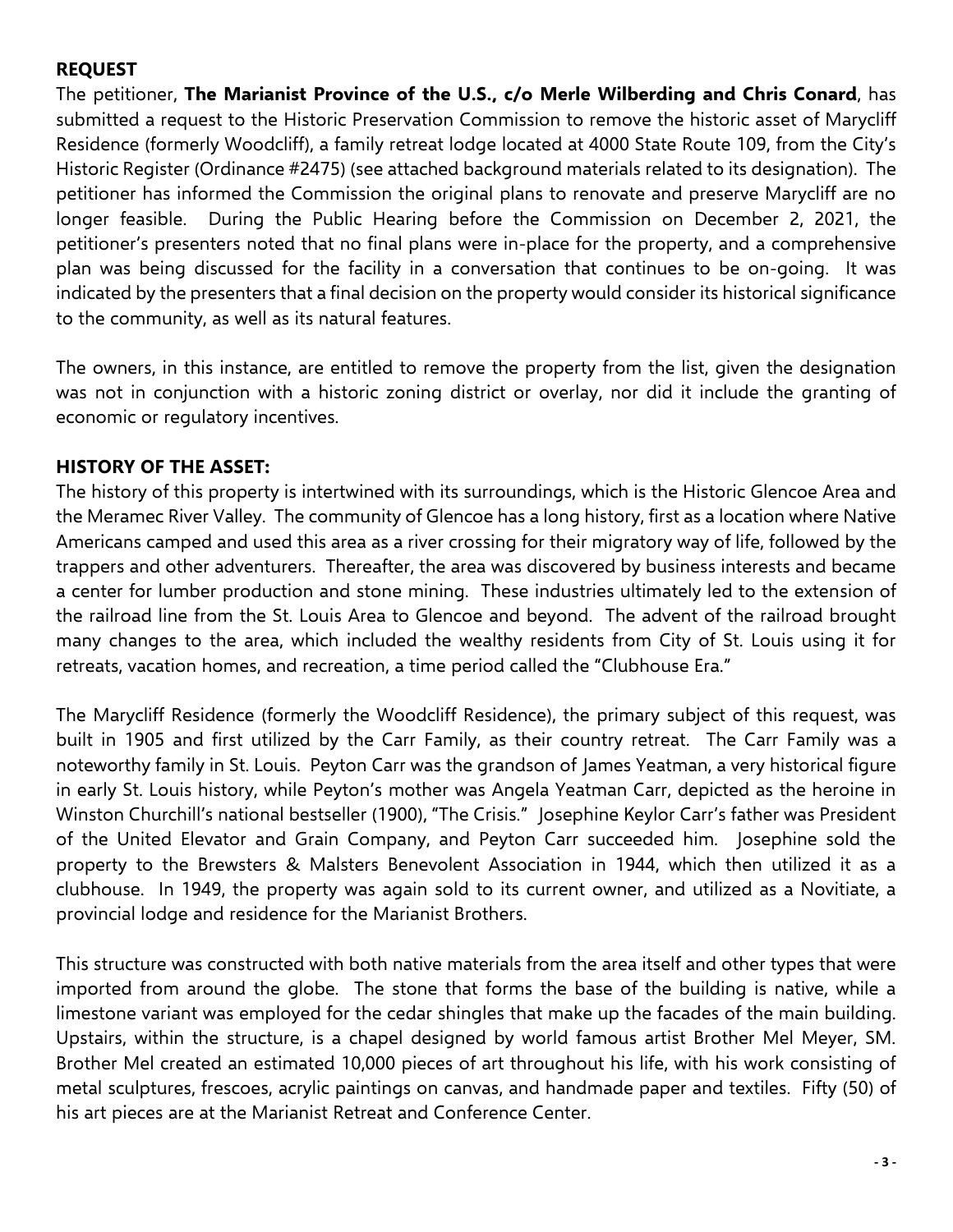In addition to the main structure, there are two (2) outbuildings on the property, one of which was constructed prior to the Marycliff Residence. A large, concrete patio area is installed to the south of the building, which the Carr Family used for a tennis court. An arbor was ultimately added to the eastern and southern borders of it. Other improvements to the property include a sculpture garden (dedicated to Brother Mel and contains thirteen (13) sculptures created by him), Stations of the Cross, trails, meditation location, and a picturesque walk to the original entrance upon a path that winds along the Meramec River, which is bordered by a stone wall, and features a stone bridge and the original stone entrance markers.

The Marycliff Residence, and a portion of the area surrounding it, was added to the City's Historic Register in 2019. At that time, the representatives for the Retreat Center noted their desire to become a more visible part of the Wildwood community, with the purpose of the designation to build awareness of the historic asset and its role in the history of the area.

After careful consideration, involving expert consultants and State liaisons, of the thirteen (13) criteria set forth by the **United States Department of Interior – National Park Service** for historically significant properties, the Historic Preservation Commission determined that **nine (9) of the following items were met** (see attached report for more detail) and unanimously recommended approval of its designation to the City Council, which then authorized the designation:

- Its character, interest or value is part of the development, heritage, or cultural characteristics of the community, County, State, or country;
- Its overall setting is part of a collection of buildings, elements, or objects where the overall collection forms a unit;
- It has the potential to be returned to an accurate historic appearance regardless of alterations or insensitive treatment that can be demonstrated to be reversible;
- It is identified with a person or persons who significantly contributed to the community, County, state or country;
- It embodies distinguishing characteristics of an architectural type valuable for the study of the period, type, method of construction or use of indigenous materials;
- It embodies the design, detailing, materials or craftmanship that renders it architecturally significant;
- It has a unique location or singular physical characteristic that makes it an established or familiar visual feature of the neighborhood, community, or City;
- Its character is a particularly fine or unique example of a utilitarian structure, including, but not limited to, farmhouses, gas stations, or other commercial structures, with a high level of integrity, or architectural significance; and
- It is suitable for preservation or restoration.

# **ANALYSIS:**

The heritage of the Meramec River Valley and Glencoe Area still very much exists today. Expertly identified as historically significant and currently endowed with a legal standing locally, the Marycliff Residence is uniquely situated as a potential cultural heritage tourism destination, a use that would capitalize on area assets and the property's own unique features and history.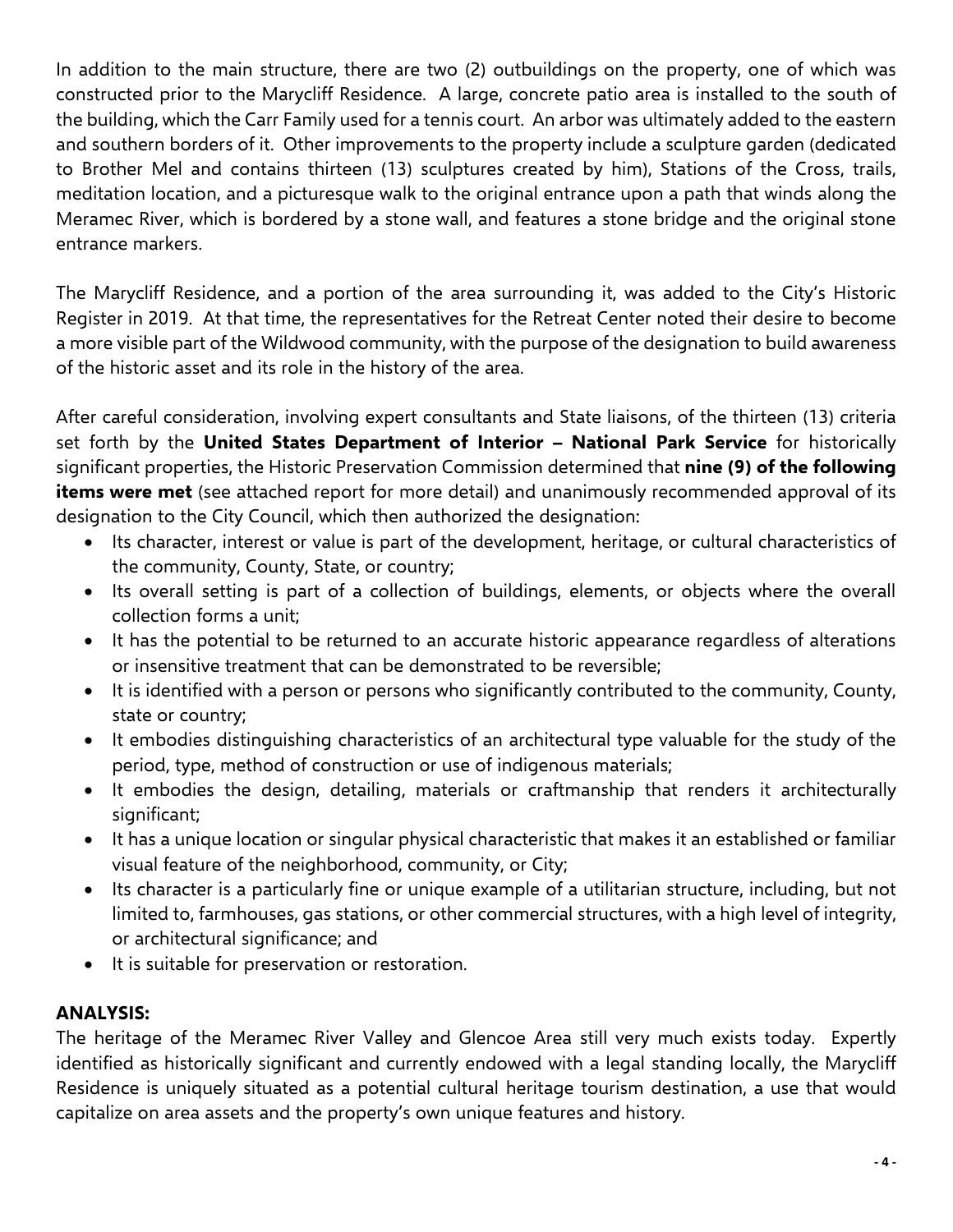Cultural heritage tourism, as defined by the National Trust for Historic Preservation, reflects "traveling to experience the places and activities that authentically represent the stories and people of the past and present," is a \$171 billion a year industry. Eighty-one (81) percent of U.S. tourists are considered "cultural tourists," with historic places and museums ranking as top choices for activities at a destination  $(66%)$ . Cultural heritage tourists seek authenticity and will pay more for distinctive lodging<sup>1</sup>.

The property is conveniently located along State Route 109, and in proximity to a number of local and regional attractions, including, but not limited to, the following:

- Numerous parks and trail networks, containing the Al Foster Memorial Trail, which is accessed directly from the property and forms a riverside greenway that connects to Bluff View Park, Castlewood State Park, and also Belleview Farms, a future 100-acre park. This general area contains world class mountain biking trails, conservation areas, and panoramic views of the Meramec River Valley;
- Wabash, Frisco & Pacific Railroad, a miniature railroad attraction celebrating the area's rail heritage;
- Hidden Valley Ski Resort;
- Equine-Assisted Therapy, an organization dedicated to providing therapeutic horseback riding activities for individuals with disabilities in the St. Louis Area;
- Rockwoods Reservation, the state's earliest conservation area and home to geological wonders, a retired rock quarry, alpacas, and a historic remnant of a lime kiln;
- A segment of the original Route 66, with several legacy businesses and restaurants, and a future Route 66 Roadside Park;
- Six Flags St. Louis; and
- Six (6) listed landmarks on the National Register for Historic Places, including one (1) historic district.



*Figure 1: Area Landmarks and Attractions (see attached for full 2021 Points of Interest Map)*

<sup>&</sup>lt;sup>1</sup> Insider Exclusive: Heritage Tourism: Facts & Figures (2018). American Bus Association. Accessed on 12/28/2021 at *Insider Exclusive*: [Heritage Tourism: Facts & Figures « American Bus Association \(buses.org\)](https://www.buses.org/news/article/insider-exclusive-heritage-toursim-facts-figures)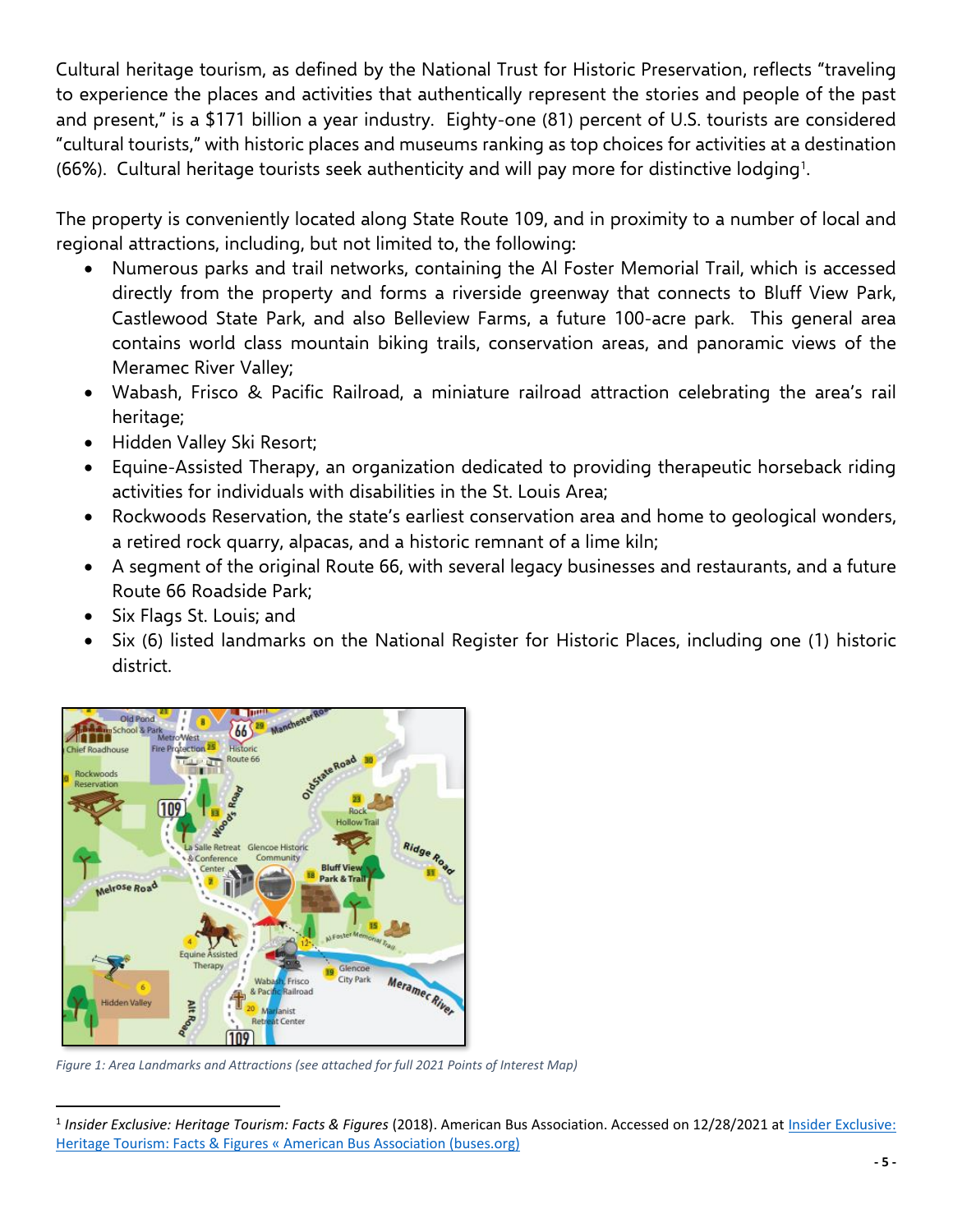As a complement to this agglomeration of community attractions and assets, the City of Wildwood has been committed, since the time of its incorporation, to preserving the character and aesthetic of this area, which it does through its land use policies, innovative regulations, strategic land acquisitions, pursuit of community designations and certifications (such as "Urban Night Sky," "Tree City USA," and "Green City"), quality recreational programming, community involvement and leadership via boards and commissions, and commitment to the development of a world class parks and trails system. The Marycliff Residence is therefore surrounded by a NU Non-Urban Residence District land use pattern, which involves large lot, primarily residential properties that have a three (3) acre minimum area in association with them, as well as a substantial number of parks and trails, as previously noted. City regulations, in-place today, are designed to protect the urban forest and tree canopy, the night sky from light pollution, scenic vistas, and otherwise reduce or prevent the effects of development on the environment. In addition, the City regularly advocates for the preservation of the State Route 109 Corridor, opposing development that threatens the natural landscape surrounding it.

In recent years, the Historic Preservation Commission has undertaken several initiatives to further develop a "sense of place" in Wildwood and elevate the area's historical significance in service to its community and economic development value. These efforts include:

- Establishment of eleven (11) historic community markers, including one (1) recognizing the Historic Glencoe Community,
- Continued design and development of a local Points of Interest and Scenic Roads Map (see attached),
- Overseeing the design and development of a Wildwood History Book, to be published in 2022 under the Missouri Bicentennial endorsement (in partnership with the Wildwood Historical Society), and
- Promotion of the Original Route 66 Corridor through Wildwood, including new signage and the design and development of a proposed Route 66 Roadside Park.

In keeping with the City's values, the Wildwood Department of Planning works in partnership with the Historic Preservation Commission, the State Historic Preservation Office (SHPO), community organizations, and private property owners to protect the cultural and historic fabric of the area. One tool at its disposal is the aforementioned Historic Fifth Land Use Category, offering greater flexibility in developing a highest and best use of these types of significant properties sensitive to their roles in the history of the area. In the past, the Department has engaged in discussions with potential developers of historic properties that explored higher densities, in exchange for a commitment to the preservation of the assets involved. In this case, more creative use typologies compatible with the surrounding area could be considered, along with zoning incentives.

## **DEPARTMENT RECOMMENDATION**

The petitioner has requested the previous designation of this asset/property to the City's Historic Register be rescinded and no longer in place upon the Marycliff Residence. As developed in this report, the petitioner had hoped to raise funds to create a new service location for its religious mission. However, between the pandemic and the inability to raise the needed funds to reach its desired goal, the plan has been delayed, and this historic asset is being rethought by the province's leadership. While